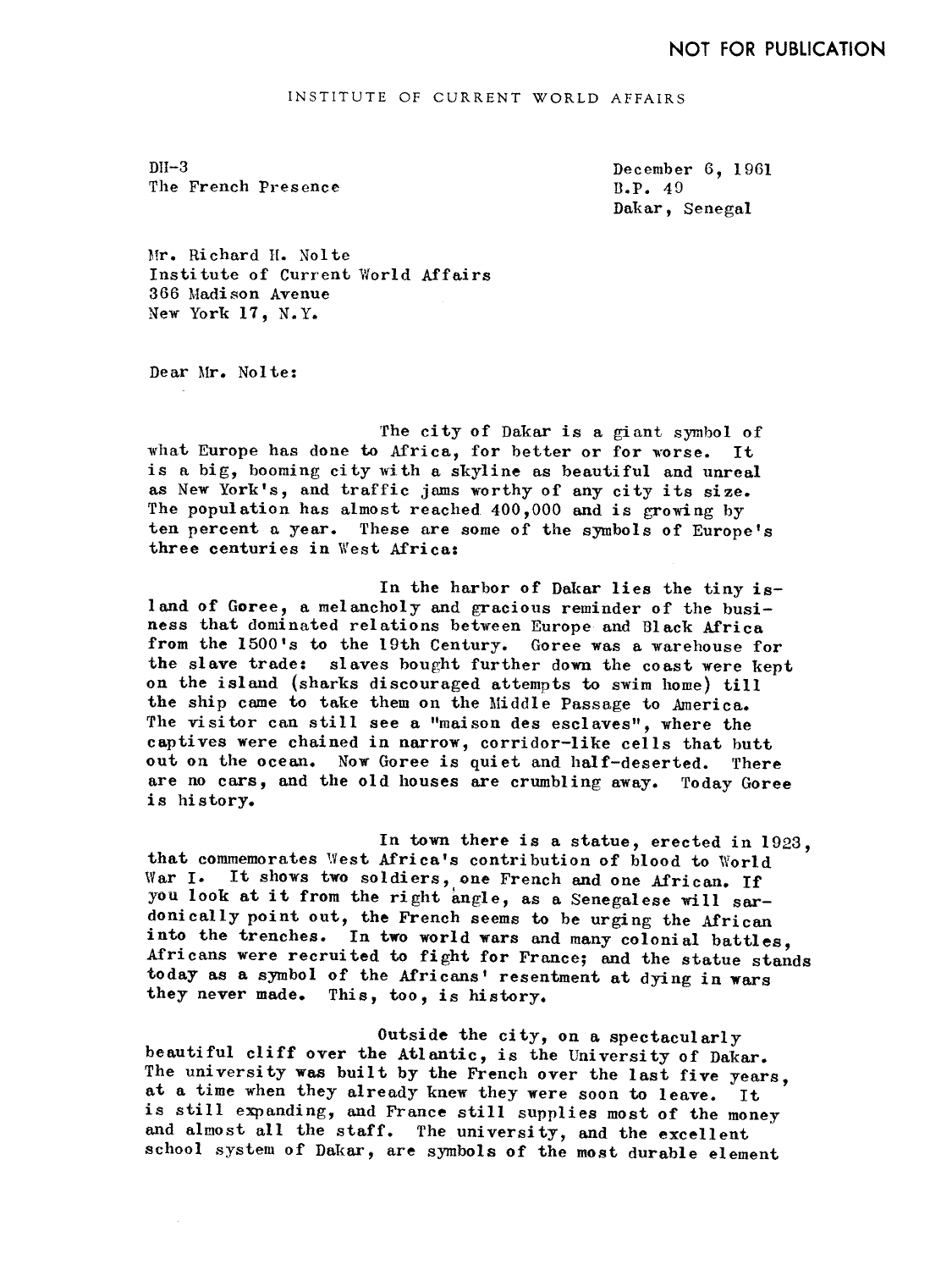$DH-3$  - 2

in French imperialism: the instillation of French culture. The French Presence is ebbing elsewhere in Senegalese society, but not in education. It seems fair to guess that they will be at

the university and the school long after they are out of the government and the economy. (The Senegalese have also come (The Senegal ese have also come down with what appears to be a bad case of French academic snobbery. Time and again one hears Senegalese equate the ability to run a political system with the holding of a proper university degree.)

Beyond the solid tropical-modern buildings of downtown Dakar lies the shantytown of the Medina: acre after acre of shacks made of scraps of wood and flattened oil drums. The ledina is inhabited mainly by the thousands who have been attracted to Dakar since World Var II by reports of high wages or simply by the lure of the city. Most are Senegalese who have fled the harsh unyielding bush, but there are thousands from Guinea, Gambia and Mauretania. (The light-skinned Mauretanians really stand out in Dakar: every other one looks as if he should be playing the title role in "King of Kings".) The hovels of the Medina are shrines in the religion of industrialization, a religion which Africa has adopted from Europe.

In a sense  $-$  though this may seem a bit strained - the Senegalese Government's slum clearance efforts symbolize a sensitvity that doubtless results from generations of colonial rule. The government talks a lot about slum clearance, and quite often one notices that a whole block of the Medina has been razed in a day. But there is a distinctly Potemkin flavor to much of this work. For the dismantled shacks and their inhabitants are carted off to another shantytown; there the people again set up their shacks, still out of work and now out of town. The slums that are torn down are on the big avenues, where they are in full view. The new shantytowns are behind high walls or in valleys where the passerby does not notice them. The sensitivity to outside criticism that produces this sort of slum clearance was expressed by the local paper when it reported the clearing of a block on one of the main avenues: "Perhaps this will prevent visitors to our city from commenting, as some of them have, on our slums." (That particular block was cleared just in time for Queen Elizabeth to use that avenue during her brief visit here today.) Much of the new construction that replaces the shanties is public buildings in a city that already has more than its share of grandiose public buildings.

What first strikes the newcomer's eye is that the French Presence here is still massive, that Dakar still has the look of a French city. A year and a half after independence, there are 40,000 Europeans here, as many as there have ever been. The Africans tell you that the French population is increasing; the French usually say they are leaving in droves. The French consul, who is taking a census, says the number has not changed since independence. The expensive villas that oc-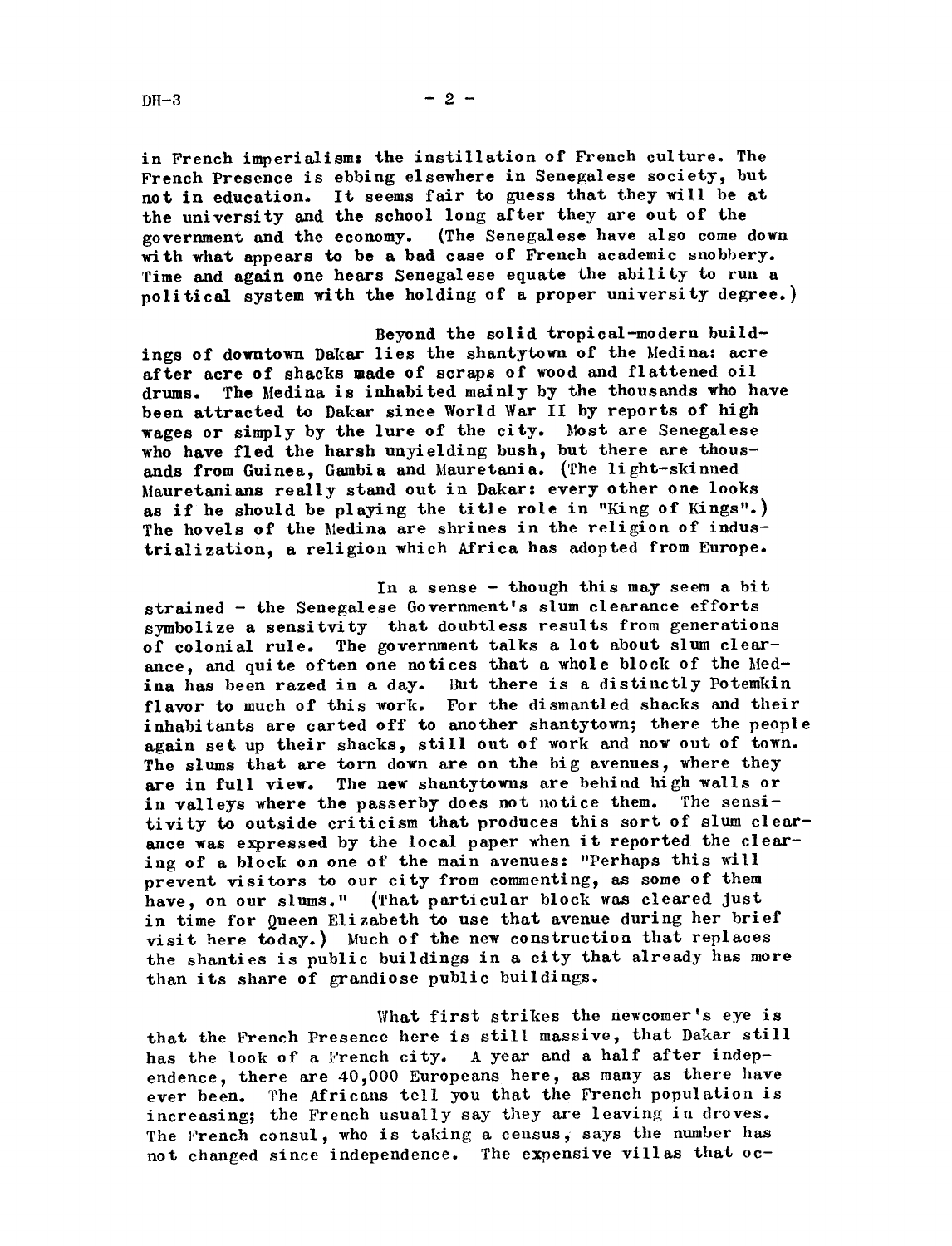cupy the best locations along the ocean (except those that the military got first) are almost all owned by whites. The midtown streets are crowded with Africans; but the houses and stores lining the streets belong either to the French or to the Syrians and Lebanese, economic fellow-travelers of the French who immigrated when their countries came under French rule after Vorld War I. There are restaurants, cafes and shops where you hardly ever see an African.

Commerce in Dakar is controlled by a handful of octopus-like French trading companies with names like CFA0, NOSOC0, and SCOAo They deal in just about everything. For example, CFA0 (Compagnie Francaise de l'Afrique Occidentale) has 19 places of business in its own name, and is said to hold an interest in others. CFA0 will: sell you a piece of land, build a house on it with their own building materials, sell you furniture; shoes, clothing, yardgoods and a sewing machine; a Ford, and auto insurance, repairs and gasoline; food (wholesale or retail); luggage, watches, insecticides, beer and musical instruments. If you need an Otis elevator, CFA0 sels them too. The oligopolies sell French goods at about twice the French price; the prices they charge for imported foods (which includes many staples) would make S.S. Pierce blush. Little or no duty is paid on most of these goods, and the cost of transport is not that great. Accordingly, the big trading companies are said to return profits of 20 to 30 percent a year. The profits are remitted to France, since Senegal does not control movements of capital between the two countries.

Senegal is a more protected market for French goods than is France itself. In 1959, France dropped many of its restrictions on international trade, opening up the domestic market to more foreign competition. Those measures were not extended to French Africa, and they do not apply to Senegal today. The French Treasury holds Senegal's foreign exchange; if CFA0 or NOSOC0 sells it, even at twice the price, you are not likely to get a license to buy it from Japan. This protected market is the price Senegal pays in return for the French subsidy on Senegalese peanuts (a point that is rarely made in foreign comments on the Senegalese economy). Senegal pays in the exorbitant cost of its imports, and in straight subsidies as well. French wheat, for example, is bought at a price fixed above the world market rate. The wheat agreement has just been extended for another five years. It is very hard to draw up a balance sheet on trade between Senegal and France. The opinion among economists <sup>I</sup> have consulted here is that Senegal on the whole loses out on trade with France.

Opponents of the government on the left then go on to say that Senegal loses out in its overall economic relations with France. This opinion does not seem to stand up.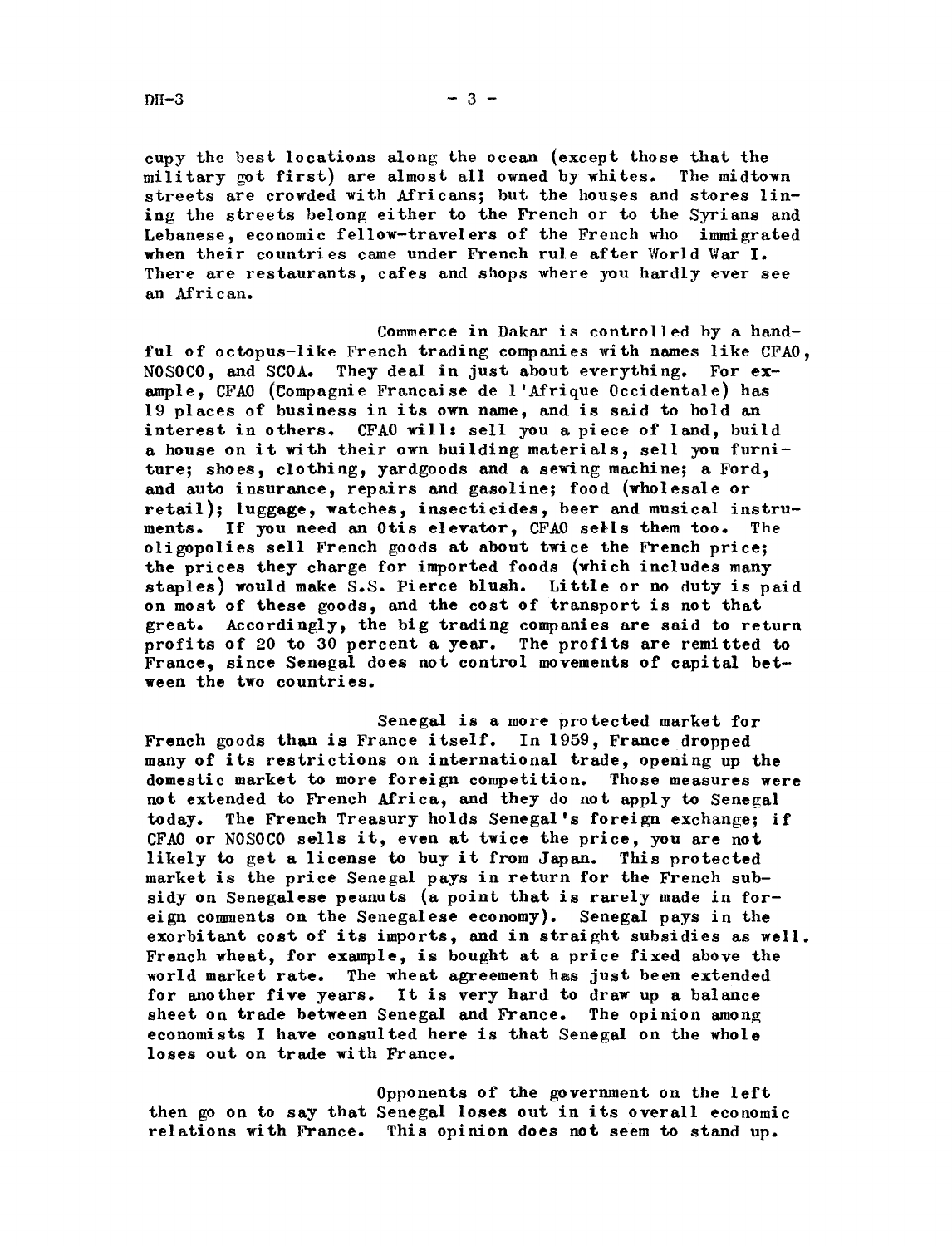France also provides Senegal with aid in the form of direct grants, loans, personael, support for the university. In 1961 French aid. amounted to between \$15 and \$20 million. (A fair estimate: no one quite agrees on the total; there is quite a bit of juggling of the figures.) The French supply technical assistance personnel at the request of the Senegalese. At present there are about 1,300 of them, compared to 1,650 a year ago. Almost 600 are professors and teachers; less than 150 are in the administration. Senegal pays a flat rate of just under \$100 a month per person. France pays the rest of their salaries and their transportation.

The overall "aid" figures must of course be taken skeptically. Grants are "tied": they must be spent on French goods and French contractors. This means Senegal does not get a franc's worth for each franc spent. In colonial days it could be doubted whether all the French officials on the payroll were necessary; the bureaucracy was more padded than most and they were overpaid by French metropolitan standards. But this criticism is becoming irrelevant as the French are steadily being eliminated from administrative and clerical jobs. By now most of them are in technical jobs where they are clearly useful. In secondary and higher education, they are irreplaceable, at least in the short run. (In Guinea, Russians teach trigonometry through interpreters. The United States, a visiting official suggested recently, could supply Senegal with French-speaking teachers from Louisiana. Neither of these alternatives seems particularly attractive.) In any case, those who are overpaid, are overpaid by France, not Senegal. "Aid" includes long summer vacations in France - but France pays, not Senegal. Thus, no matter how one discounts the total, what is left is a net benefit to Senegal.

On the more personal level of race relations, the French Presence in Dakar makes a dreary impression. Stock types from colonial literature come to life before your eyes: the sloppy-drunk foreman boasting of his ability to "handle" Africans; the hotel owner, here for 30 years and gone to seed, reminiscing of the good old days and explaining that he likes his African employes - "in their place" - but he will not tolerate this talk about a union; the garage operator savagely bawling out an ineffectual mechanic but (it seems quite obvious) not really wanting the African to learn how to handle the wrench. The old colonial cliches seem after all to be true. There is an air of messy selfindulgence about the Europeans here that is in vivid contrast to the ordered self-discipline of France. The "petit blanc" of Dakar, and many of the Frenchmen in government, seem to be here only partly for the money; there is also the "psychic income" of feeling themselves superior to most of the human beings around them. Marseilles was never like this! France-in-Africa wears a far differerent face from France itself. Senegal ese who have been to France will tell you of their pleasant surprise at not suffering in Paris the discrimination they experience in Dakar.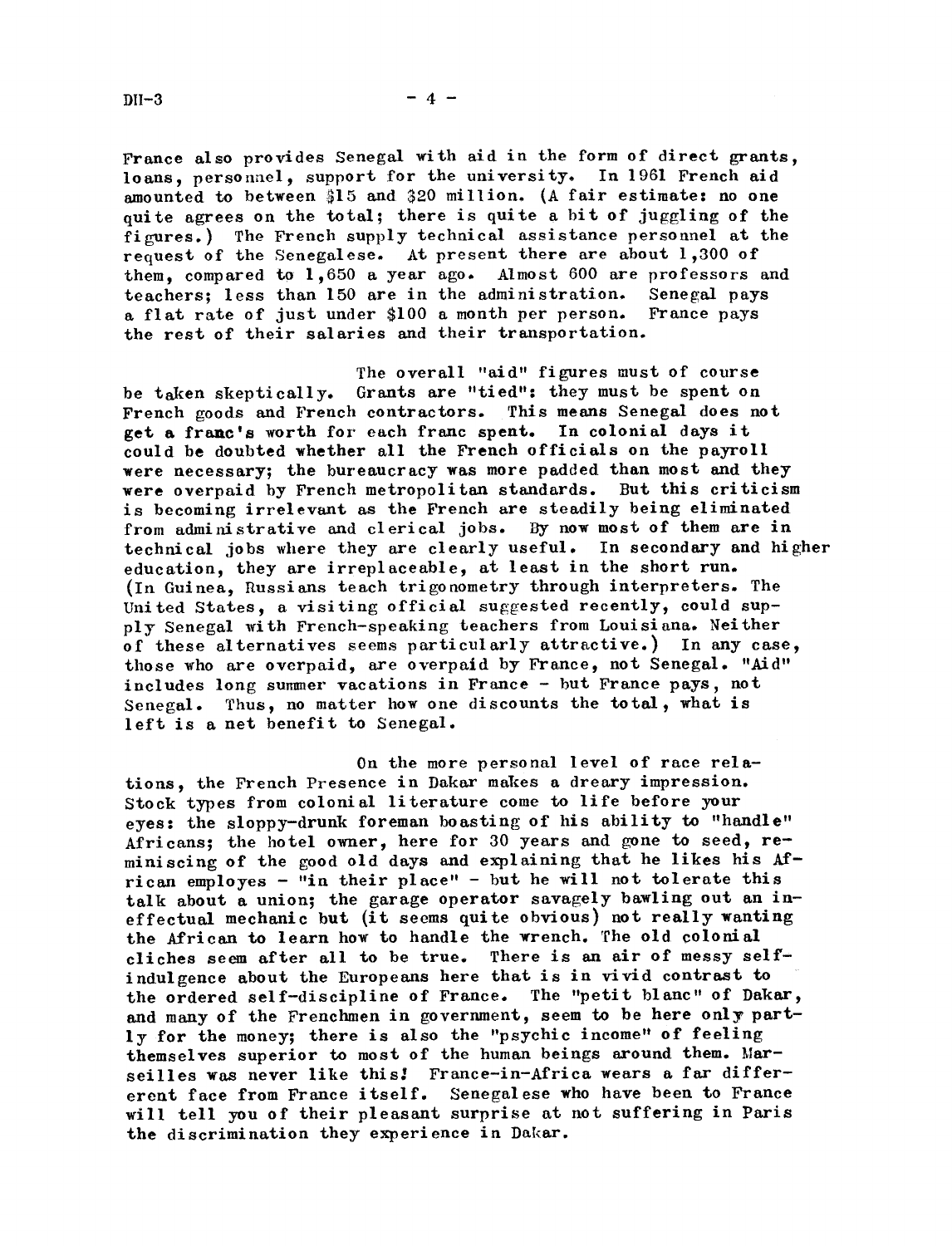You can, to some degree, date the Frenchmen you meet by their attitudes. The newcomers seem to be free of most of the stigmata of colonialism. Recteur (President) Franck of the university, who came a year ago, mocks the pretensions of the little world of French Dakar and asks the American visitor if he was not shocked by the racism he found here.

The visitor can only answer, rather lamely, that on this subject Americans are hard to shock. The standard of comparison I have used is that of France, not the United States. The lines of race discrimination in Dakar today (and, by all accounts before independence) are not nearly as rigid as they are in, say, Princeton, New Jersey, let alone Princeton, Georgia. The French did not maintain segregated schools for their children, and housing was never segregated on the American pattern. (0bviously there was, and is, segregation by income.) Discrimination was by culture, rather than race. Educated Africans were always accepted to some degree by the French (as compared to the British and cer-<br>tainly the Americans). In any case, what one finds is mainly talk. and talk about race is freer here than in the United States.

Listening to the kfricans and the French talk about the French Presence is like looking through the two ends of a telescope. Not long ago I went to see a young Senegalese who has just replaced a Frenchman as "directeur de finances" in the Ministry of Finance; the Frenchman is still there as an adviser. When I met him on the ship, the Senegalese was impatient with Africans who keep on talking about colonialism, tie was not in his office that day; the Frenchman was there, and we chatted in the hall. He is 55 years old and has been in colonial administration for 30 years. This is what he had to say:

"We're all getting out of here, as soon as our contracts run out. Oh, they want us to stay, but we won't." Why? "We can't take it, that's why. Our relations are fine, but we can't work together. We have different ways of doing things. I have a good job waiting for me in Paris. I'm through with this pl ace. "

The Frenchman was bitter enough to talk to a stranger of whom he knew only that he was white and that he had. come to see his new African boss. The next day the Senegal ese was there. He sat at a huge desk, the Frenchman at a smaller desk next to it. The Frenchman got up quickly and left the office. The Senegalese looked after him and shrugged. He said:

"We just can't get along. Some times he tries to sabotage me, to make things go wrong. I know he's an older man, but some day I'm going to have to go to the minister and get rid.of him." Aren't they leaving anyway? "Leaving? You push them out one door and they come in the next. You just can't get them out. Would you want to go back to France and be a little man at lower pay, after being a big man here for all these years? Fourteen of them in this ministry alone!"